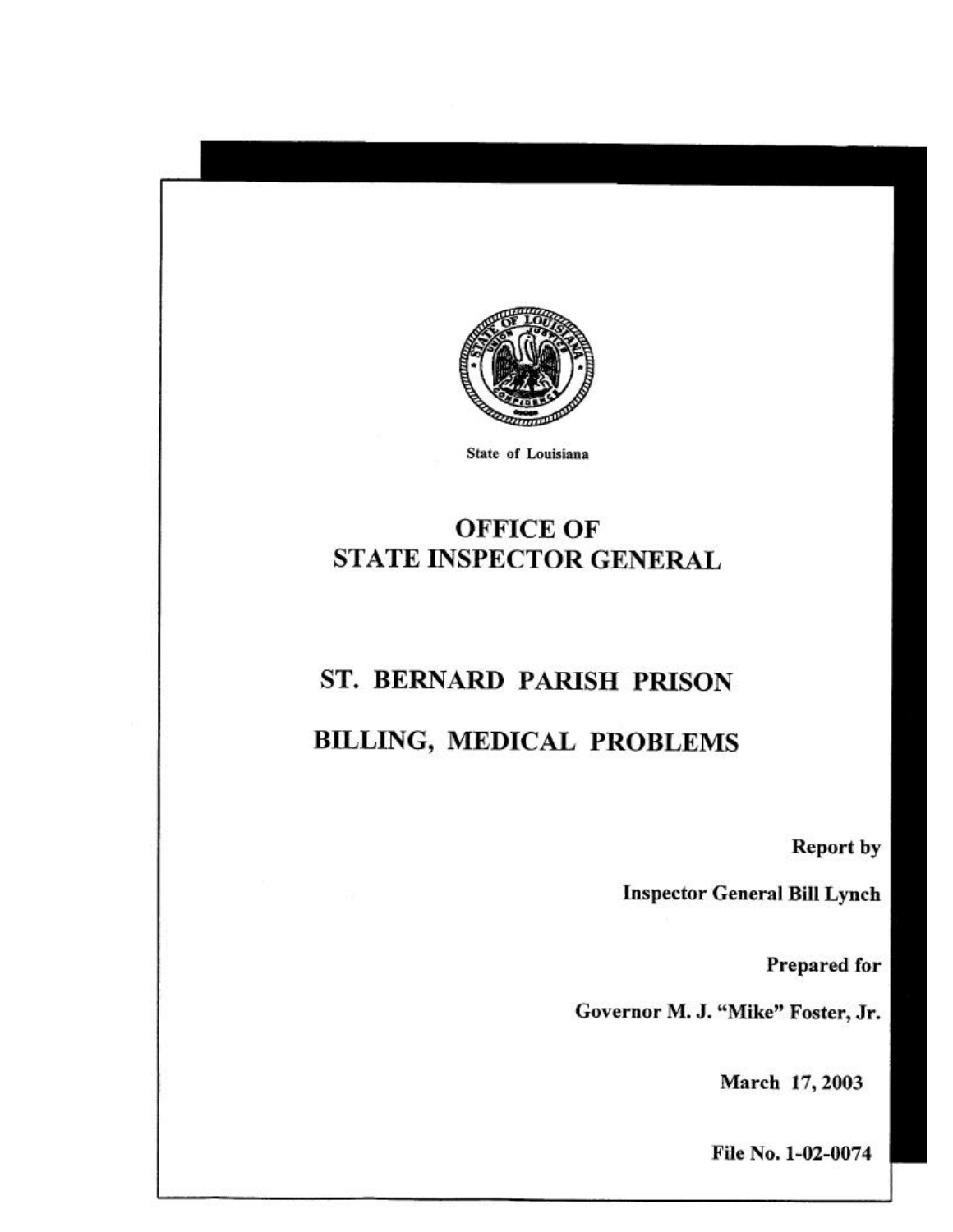

**State of Louisiana** 

## **OFFICE OF**

## STATE INSPECTOR GENERAL

# ST. BERNARD PARISH PRISON

## **BILLING, MEDICAL PROBLEMS**

Report by<br>
23<br>
Inspector General Bill Lynch<br>
Computer Computer Computer Services<br>
Computer Computer Services<br>
Computer Services<br>
Computer Services<br>
Computer Services<br>
Computer Services<br>
Computer Services<br>
Computer Services Approved by<br>.Governor M.J. "Mike" Foster, Jr.

November 26, 2002

File No. 1-02-0074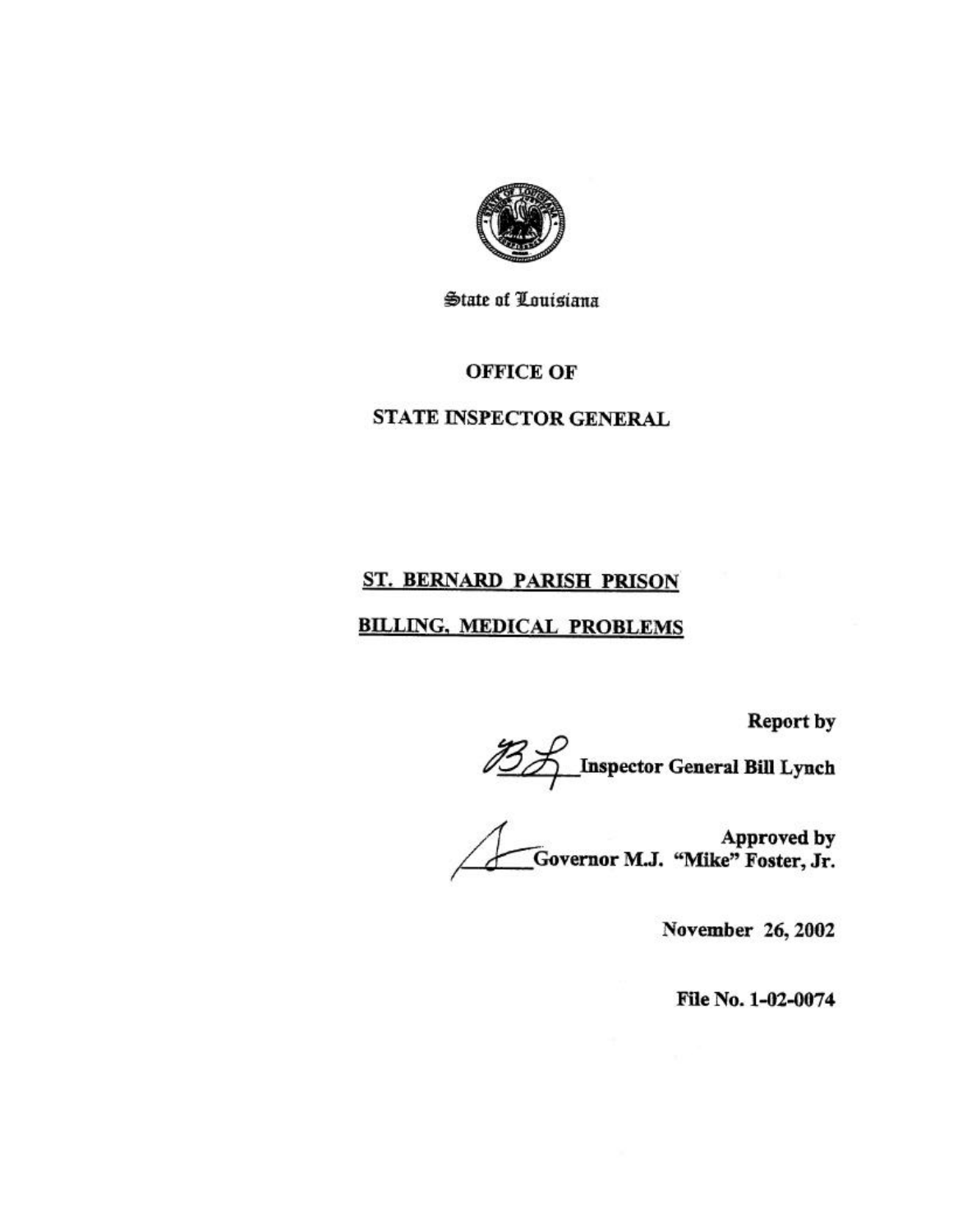# St. Bernard Parish Prison Billing, Medical Problems

The St. Bernard Parish Prison misbilled for hundreds of thousands of dollars for housing state inmates during a 39-month period reviewed by the Office of Inspector General. Prison officials attribute this to a grossly inadequate computer program and human error.

The prison, operated by the St. Bernard Parish Sheriff's Office, over billed the state Department of Corrections \$160,160 and under billed \$380,437 – a net loss to the prison of \$220,277.

The prison also erroneously billed the parish government tens of thousands of dollars for the cost of drugs for state inmates which had already been paid by the state.

In addition, Dr. Paul Verrette, the physician responsible for providing me dical care for state inmates housed at the prison, is a convicted felon on federal probation, who prescribed, administered and dispensed the painkiller, Ultram, despite being prohibited from doing so by the state Board of Medical Examiners.

Background

.

About a third of the inmates are federal inmates, which means the parish prison is paid by federal authorities to house inmates who have been charged with committing federal

The St. Bernard Parish Prison, located in Chalmette, houses about 350 inmates. About a third are state inmates, which means the inmates have been sentenced to incarceration at hard labor to the custody of the state Department of Corrections. Due to lack of space in state correctional facilities, the state by contractual arrangement pays the parish prison \$23 per day to house each state inmate until the inmate can be transferred to a state facility.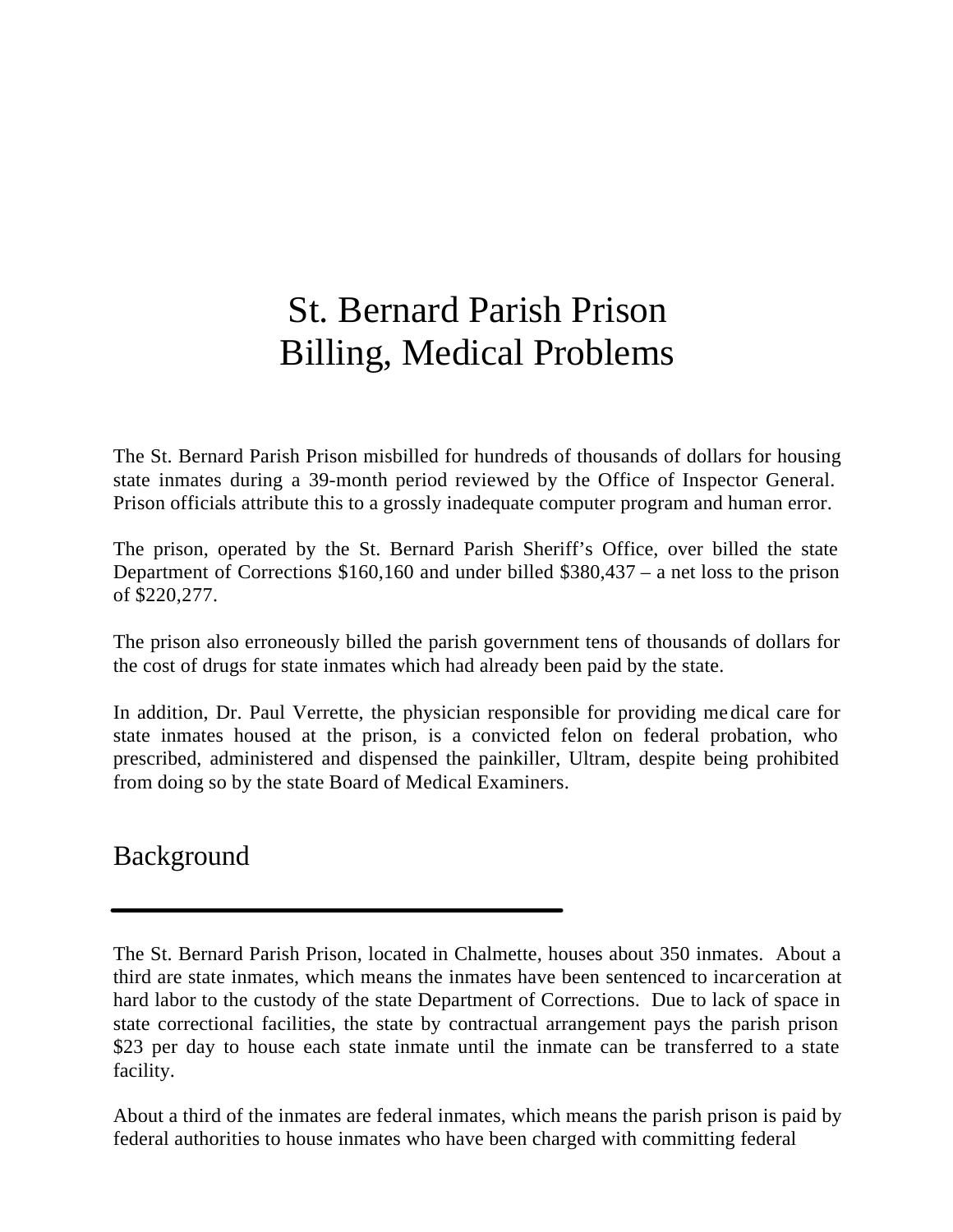crimes. The rate of pay to the parish prison for housing federal inmates is \$45 per day per inmate.

The remaining third of the inmates are parish inmates who are awaiting trial or were not sentenced to hard labor. The parish prison is compensated through the parish government at a rate of \$3.50 per day per inmate.

The parish prison is operated by the St. Bernard Parish Sheriff's Office, Jack Stephens, sheriff. Captain David Mowers serves as the warden.

In our review of billing irregularities concerning state and parish inmates, this office reviewed billing documents provided by the parish prison and the Department of Corrections from January 1999, through March 2002. The parish prison segregates billing for federal inmates with a different billing system, and this was not subject to our review.

The parish prison's medical authority for state inmates is Dr. Paul Verrette of Chalmette. He has been contracted since September 2000, by the parish prison to direct the staff of paramedical professionals employed by the prison to provide medical care to state inmates. The Louisiana Board of Medical Examiners provides administrative oversight of physicians licensed to practice medicine in the state.

The Department of Corrections oversees the housing and care provided state inmates at the parish prison by conducting inspections to ensure the prison's compliance with the Basic Jail Guidelines, standards established by contractual agreement between the parish prison and the department.

# Misbilling

The parish prison's system of billing for housing inmates was inadequate to provide accurate invoices to the state and the parish government.

A comparison of invoices submitted to the state from the parish prison to documents from the Department of Corrections listing the dates of commitment of relevant inmates, revealed hundreds of billing irregularities. For example, in many instances, the parish prison billed the state for inmates not yet committed to the custody of the state. In many other instances, the parish prison billed both the state and the parish government for the same parish inmate for the same period of time. In still other instances, the parish prison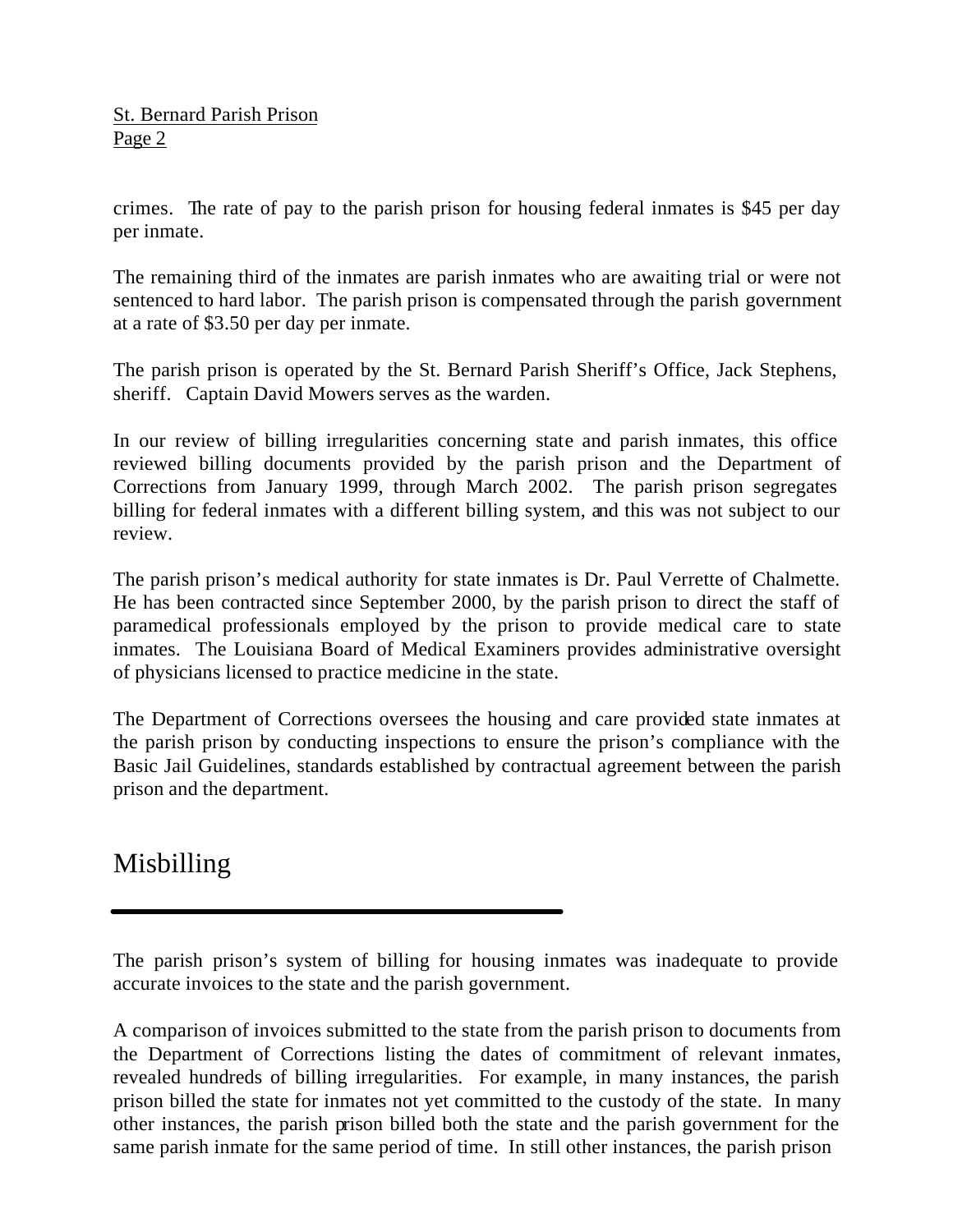failed to bill the state for inmates who were committed to the custody of the Department of Corrections.

There were dozens of billing irregularities each month for all of the months of the review. There may also have been irregularities before and after the period of review.

| Calendar             | <b>Total Over</b> | <b>Total Under</b> | <b>Net Under</b> |
|----------------------|-------------------|--------------------|------------------|
| Year                 | <b>Billings</b>   | <b>Billings</b>    | <b>Billings</b>  |
| 1999                 | \$41,827          | \$95,028           | \$53,201         |
| 2000                 | \$60,726          | \$125,477          | \$64,751         |
| 2001                 | \$44,330          | \$128,899          | \$84,569         |
| $2002$ (Jan. – Mar.) | \$13,277          | \$31,033           | \$17,756         |
| <b>Totals</b>        | \$160,160         | \$380,437          | \$220,277        |

## **Billing Errors**

As the above chart shows, in 1999, the prison over billed the state \$41,827 for inmates who were not in the custody of the Department of Corrections, but were actually parish inmates. During that same year, the prison failed to bill the state for \$95,028 for housing inmates committed to the custody of the Department of Corrections. This was a net under billing of \$53,201.

In 2000, the prison over billed the state \$60,726 for inmates who were not in the custody of the Department of Corrections, but were actually parish inmates. During that same year, the prison failed to bill the state for \$125,477 for housing inmates committed to the custody of the Department of Corrections. This was a net under billing of \$64,751.

In 2001, the prison over billed the state \$44,330 for inmates who were not in the custody of the Department of Corrections, but were actually parish inmates. During that same year, the prison failed to bill the state for \$128,899 for housing inmates committed to the custody of the Department of Corrections. This was a net under billing of \$84,569.

For the first quarter of 2002 (the end of the period of review), the prison over billed the state \$13,277 for inmates who were not in the custody of the Department of Corrections, but were actually parish inmates. During that same period, the prison failed to bill the state for \$31,033 for housing inmates committed to the custody of the Department of Corrections. This was a net under billing of \$17,756.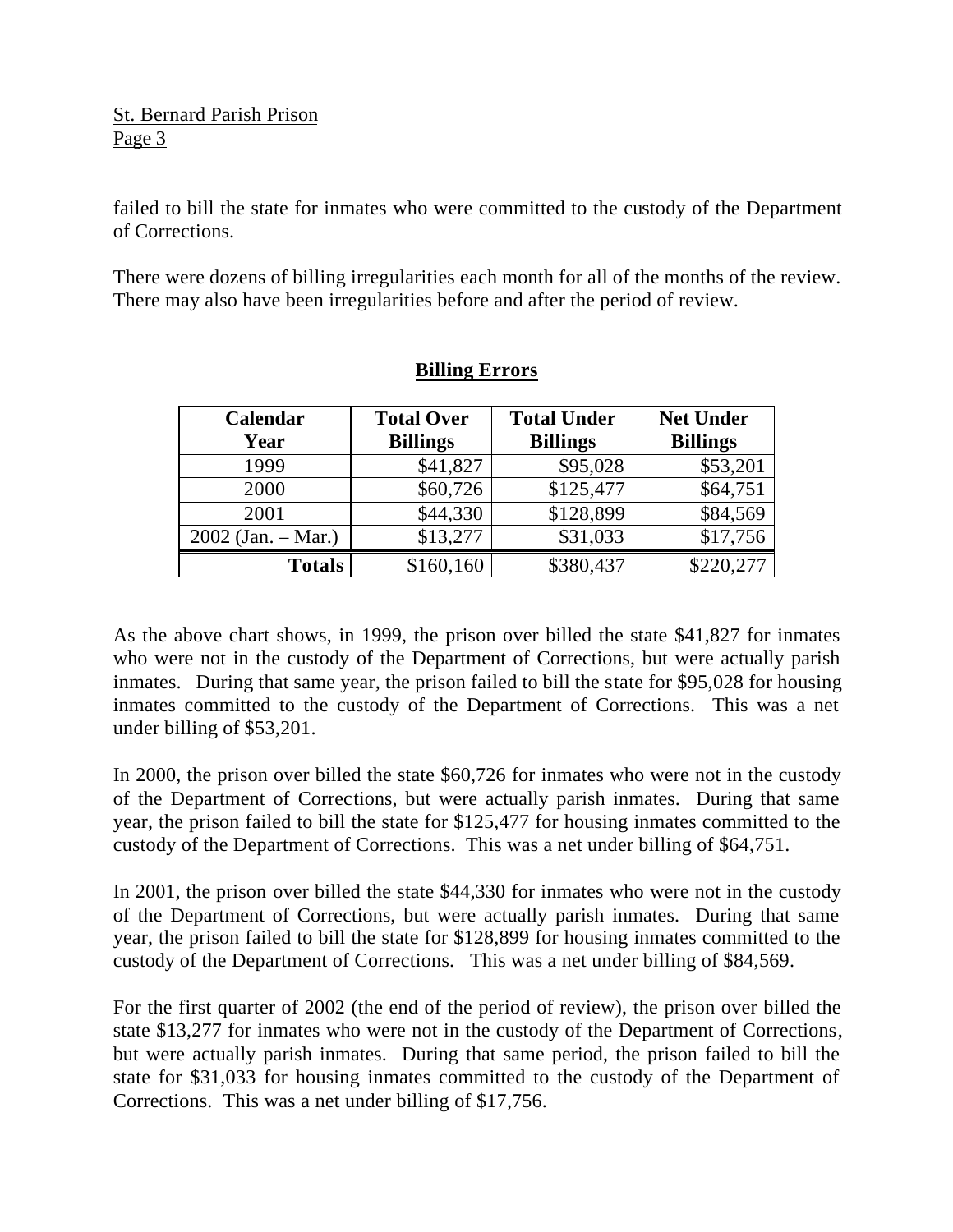The net under billing to the state by the parish prison from January 1999, through March 2002, totaled \$220,277.

According to officials with the sheriff's office and the senior consultant of the company used to maintain the computer billing program, problems associated with the program contributed significantly to the misbillings. The program, installed almost 15 years ago, has been serviced for the past 10 years by Excel Software Professionals, Ltd., of Baton Rouge. The consultant said that during preparations for Y2K, he discovered and corrected problems in the system which were resulting in billing irregularities.

However, billing problems continued. For example, the computer transaction to change an inmate's status from the parish inmate category to the state inmate category should have but did not always result in a billing to the state. Sometimes a change in status would result in billing both the state and parish government for the same inmate for the same period of incarceration.

Human error also contributed to the billing mistakes. For example, the computer program sometimes required additional data entry if a change in inmate status was entered, but this was not always provided.

The fiscal office of the St. Bernard Parish Sheriff's Office, responsible for submitting billing invoices to the state, failed to ensure that the billing invoices were accurate. Officials with the fiscal office said they were unaware of the flawed computer program. Had they known, they would have attempted to minimize billing irregularities by comparing the monthly invoices sent to the state and to the parish government for inmate names appearing on both invoices.

In June 2001, the fiscal section of the Department of Corrections began reviewing a ten percent random sample of invoices from each parish prison. Corrections officials said that invoices from the St. Bernard Parish Prison did not stand out as a major problem, and, although errors found within the ten percent sample from the prison were corrected, no additional action was taken to review the remaining 90 percent.

The prison also billed the parish government for prescription drugs for numerous state inmates. According to officials at the Department of Corrections, such costs for state inmates are included in the \$23 per day for housing state inmates.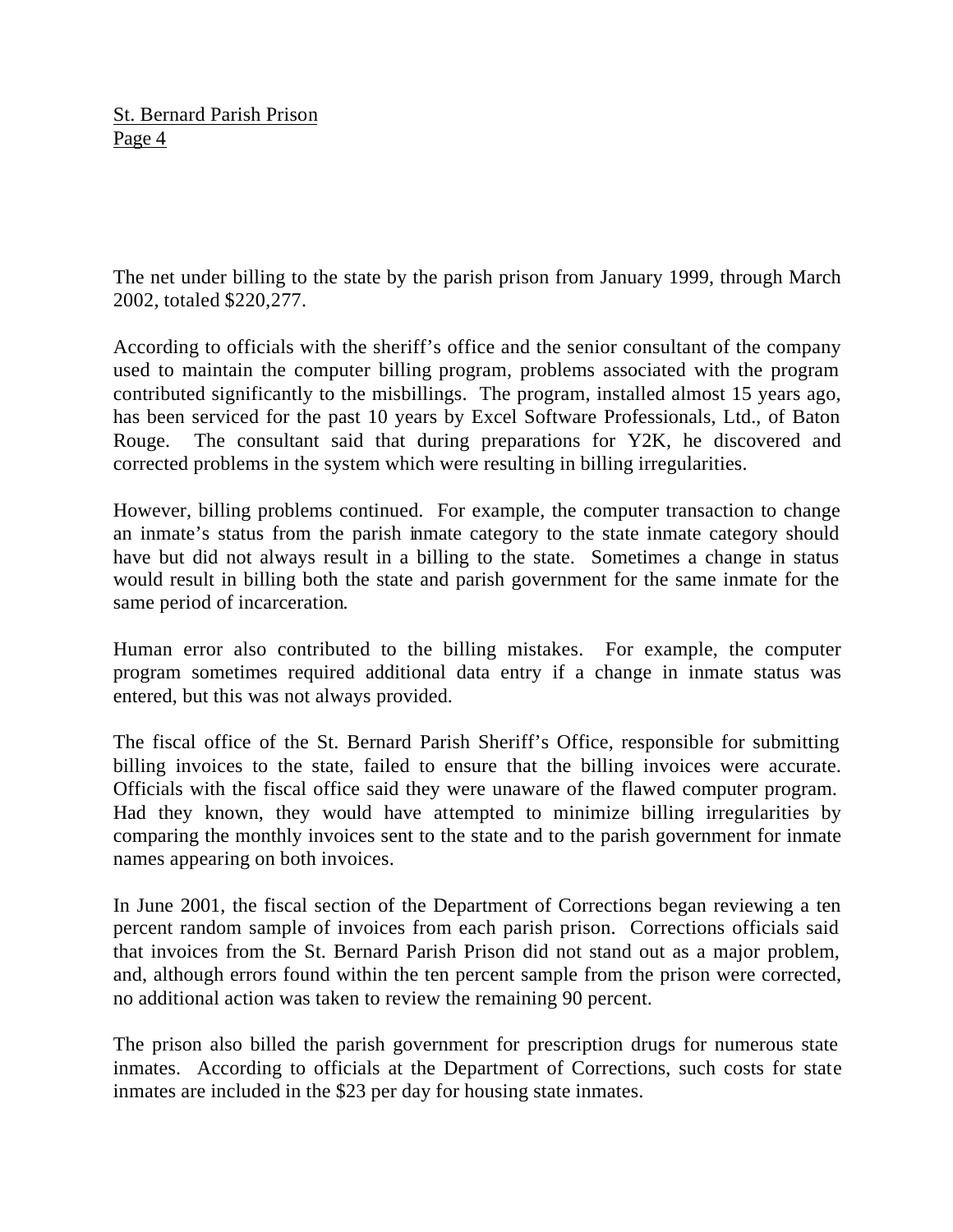| <b>First Quarter</b> | <b>Amount Over</b>      |
|----------------------|-------------------------|
| <b>Of Years</b>      | <b>Billed To Parish</b> |
| 1999                 | \$7,400                 |
| 2000                 | \$16,600                |
| 2001                 | \$1,700                 |
| 2002                 | \$2,400                 |
| <b>Total</b>         | \$28,100                |

#### **Over Billing for Drugs**

Our review was limited to an analysis of prison billing for drugs for state inmates for the first quarter (January, February and March) of each year, 1999 through 2002. As the above chart shows, for 1999, the prison erroneously billed the parish about \$7,400. For 2000, the prison erroneously billed the parish about \$16,600. For 2001, the prison erroneously billed the parish about \$1,700 and for 2002 about \$2,400. This totals about \$28,100 that the prison erroneously billed the parish for drugs for state inmates for the first quarters of 1999 through 2002.

Officials at the parish prison stated that since they are now aware of these billing irregularities, they intend to implement as soon as possible a new computer billing system less prone to errors. Also, personnel will be assigned to review billing invoices for accuracy before they are forwarded to the state or parish government.

# Unauthorized Prescriptions

In February 2002, Dr. Verrette was sentenced in the Eastern District of Federal Court in New Orleans to one year's probation after being convicted of illegally dispensing certain Schedule IV drugs, a felony. As a result, the Louisiana Board of Medical Examiners in March 2002, restricted Dr. Verrette's medical license by prohibiting him for three years

For the past two years, Dr. Paul Verrette has served under contract as the medical authority for state inmates at the parish prison. His duties in providing medical care to state inmates include writing prescriptions, administering and dispensing drugs to state inmates and delegating the authority to prison medical staff to administer and dispense these drugs.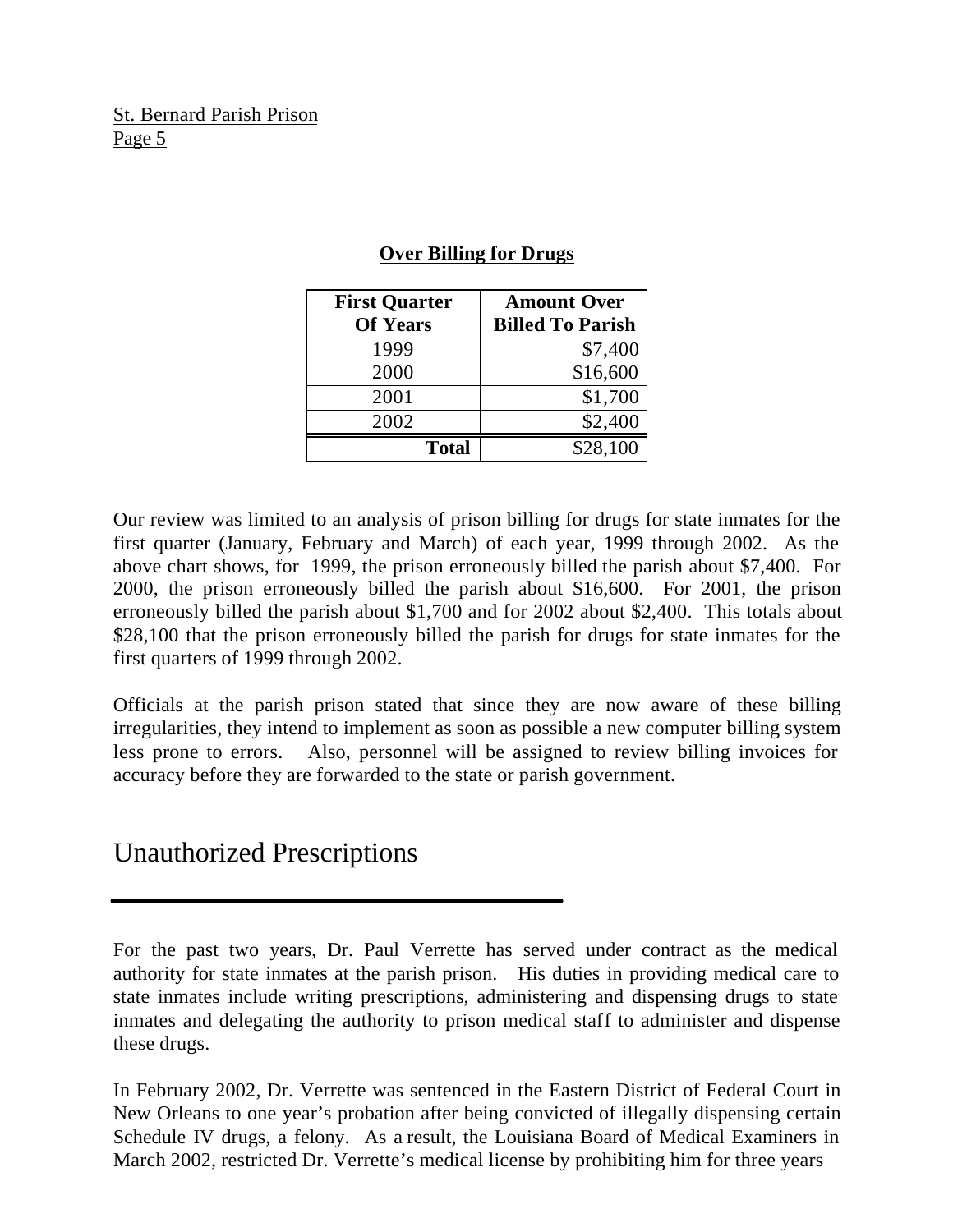from prescribing, administering or dispensing Schedule I-IV drugs and certain other drugs, including the painkiller, Ultram.

A review of medical files at the parish prison revealed that Dr. Verrette prescribed Ultram (or the generic, tramadol) at least 23 times for numerous inmates after the effective date of the restrictions imposed by the board.

Also, according to prison medical staff and records, Dr. Verrette continued to delegate the authority for prison medical staff to administer and dispense Ultram, also prohibited by the board.

Department of Corrections officials stated the prison must have a medical authority for state inmates without such restrictions. After learning from the Inspector General's Office of the restrictions placed on Dr. Verrett's license, Corrections Secretary Richard Stalder asked Sheriff Stephens to "ensure that Dr. Verrette no longer provides medical services" to state inmates. Sheriff Stephens removed Dr. Verrette as medical authority.

Dr. Verrette said it was an oversight on his part to continue writing Ultram prescriptions. He said he forgot that the drug was specified as prohibited by the order from the state Medical Examiners Board. Once he was made aware of it, Dr. Verrette said he discontinued both writing Ultram prescriptions and delegating authority to staff to administer and dispense the drug.

*Conclusions:*

- 1. The St. Bernard Parish Prison's billing for housing inmates was grossly inaccurate, resulting in a net under billing to the state of \$220,277 for the period January 1999, through March 2002. Additionally, the parish was over billed at least \$28,100 for prescription drugs supplied to state inmates.
- 2. The Department of Corrections failed to verify the accuracy of invoices from St. Bernard Parish Prison for housing state inmates.
- 3. Dr. Paul Verrette, medical authority for state inmates at the parish prison, wrote at least 23 unauthorized prescriptions for prison inmates and delegated authority to staff to administer and dispense the drug, in violation of restrictions imposed upon him by the state Board of Medical Examiners.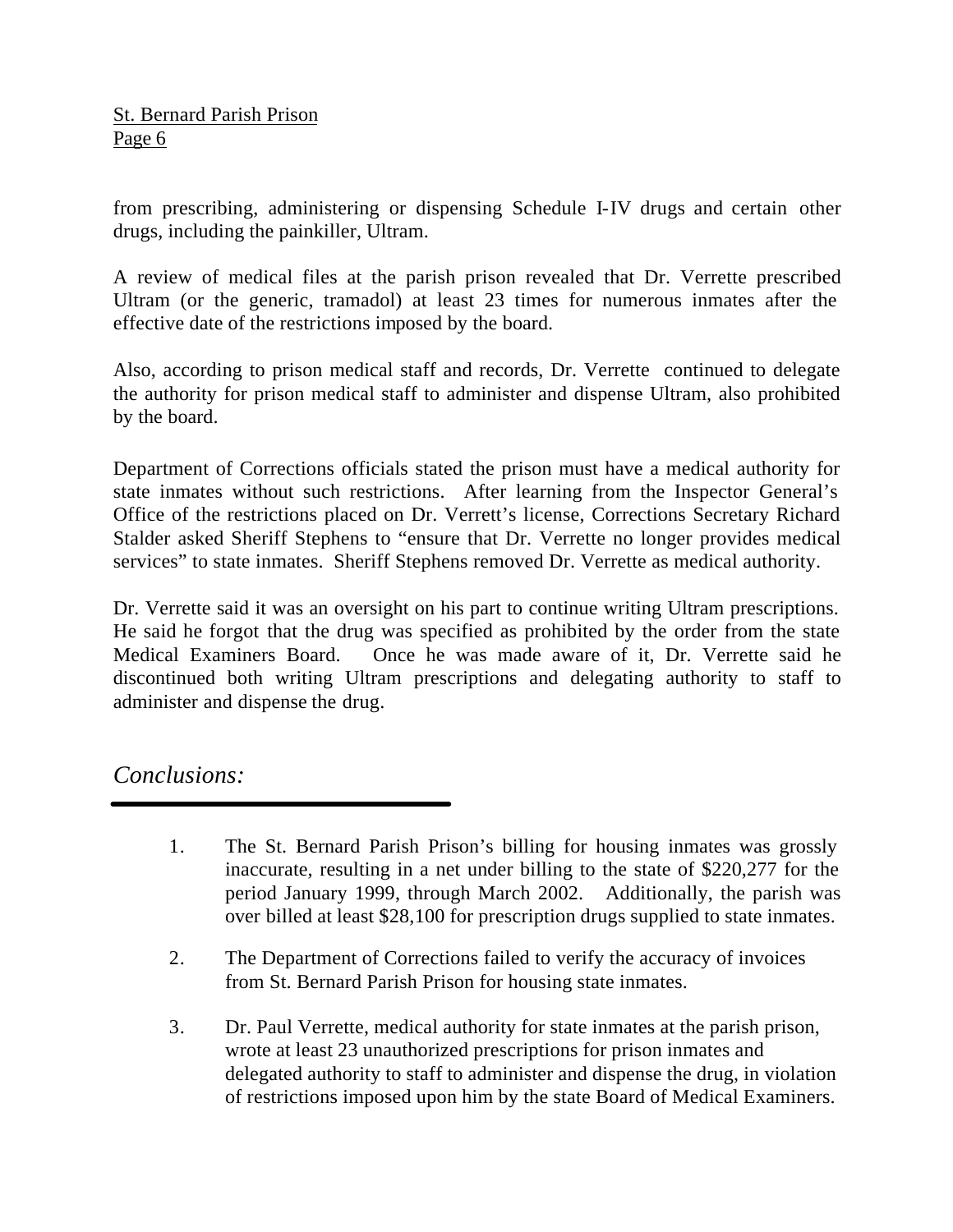# *Recommendations:*

- 2. Officials at the St. Bernard Parish Prison, the Department of Corrections and the parish government should resolve the matter of misbillings.
- 3. Both the prison and the Department of Corrections should ensure accurate billing and payment for housing state inmates at the parish prison.
- 4. The Department of Corrections should ensure that the parish prison employ a medical authority who meets the needs and standards necessary to provide medical care for state inmates housed at the parish prison.
- 5. This report should be forwarded for review to the appropriate agencies.

*Responses:*

Responses from St. Bernard Parish Sheriff Jack Stephens and Department of Public Safety and Corrections Secretary Richard Stalder are attached.

# *IG Comment:*

In light of our findings, this office intends to review for accuracy the invoices submitted to the state Department of Corrections by other parish prisons and detention facilities using the same computer billing system as St. Bernard Parish Prison.

BL/JW

File No. 1-02-0074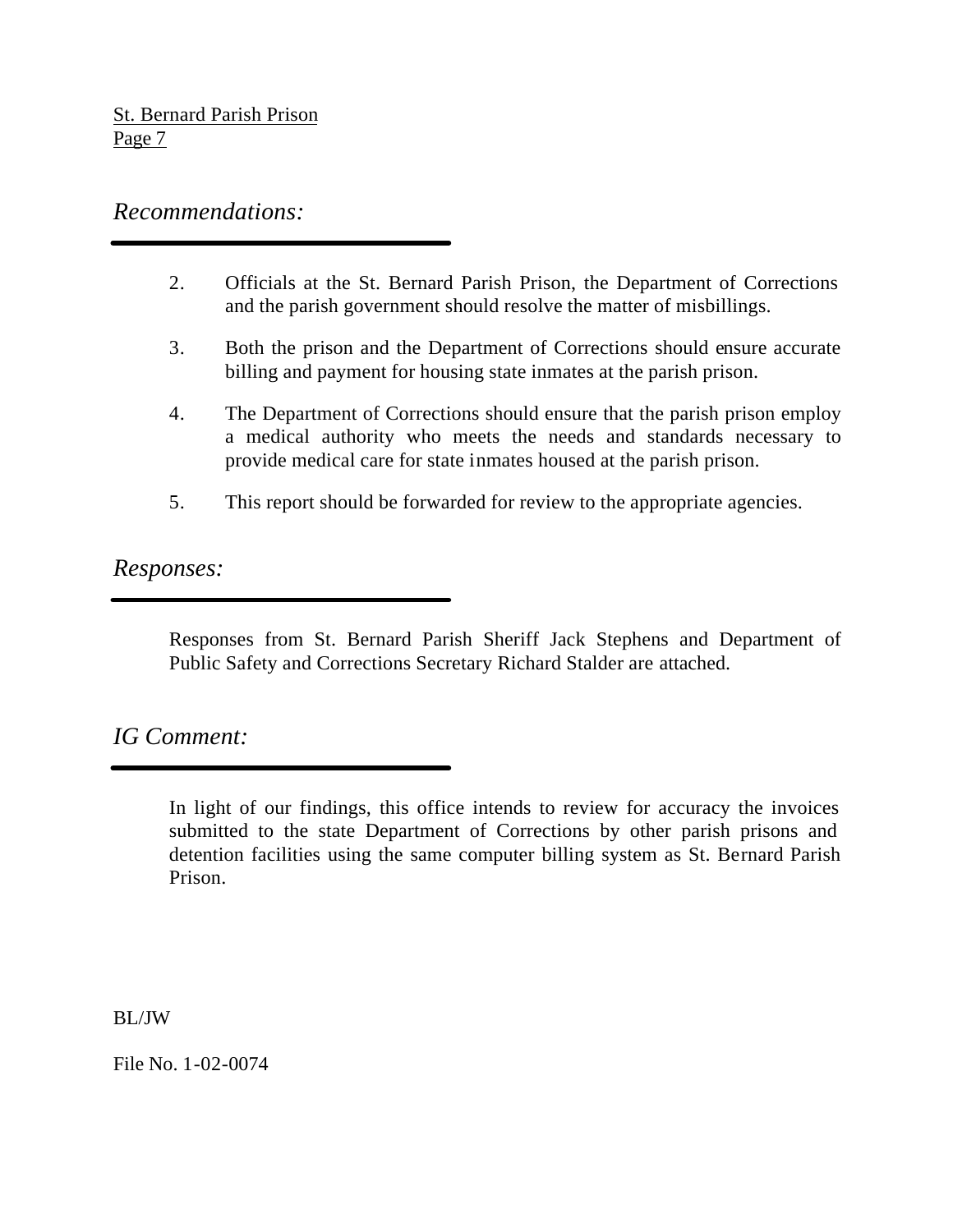

Sheriff Jack A. Stephens<br>St. Bernard Parish Sheriff's Bepartment

November 25, 2002

Mr. Bill Lynch State Inspector Genera State of Louisiana Division of Administration P.O. Box 94095 Baton Rouge, LA 70804-9095

Re: Your File No. 1-02-0074

Dear Mr. Lynch:

Regarding the above-captioned matter and your letter of November 14, 2002, this is in response to your draft report of the same date. Please be advised that the St. Bernard Sheriff's Office had acquired a computer program (Excel Software, Baton Rouge, La) for the specific purpose of tracking prisoners housed in our jail facilities. This program was acquired by many other jurisdictions in the State and was widely regarded as the best available for this purpose.

Until recently, there was no reason to believe that this program was faulty. We are now convinced, after your audit and an internal audit conducted by my staff, that this program has created significant inaccuracies. We have checked the figures compiled by your staff and we are in agreement that the State of Louisiana, through the Department of Corrections, owes the St. Bernard Sheriff's Office \$220,277. We are presently taking steps to collect this money. We are also making arrangements to pay St. Bernard Parish Government \$28,100, which was overbilled to them because of this faulty computer software.

In addition to the above, we are in the process of changing and updating our method of tracking prisoners housed in our correction facilities. We are presently installing an Arms System program that, at this point, is being recommended through the Louisiana Sheriffs'

St. Bernard Parish Courthouse Annex P. O. Box 158, Chaimette, Touisiana 70044 504-271-2504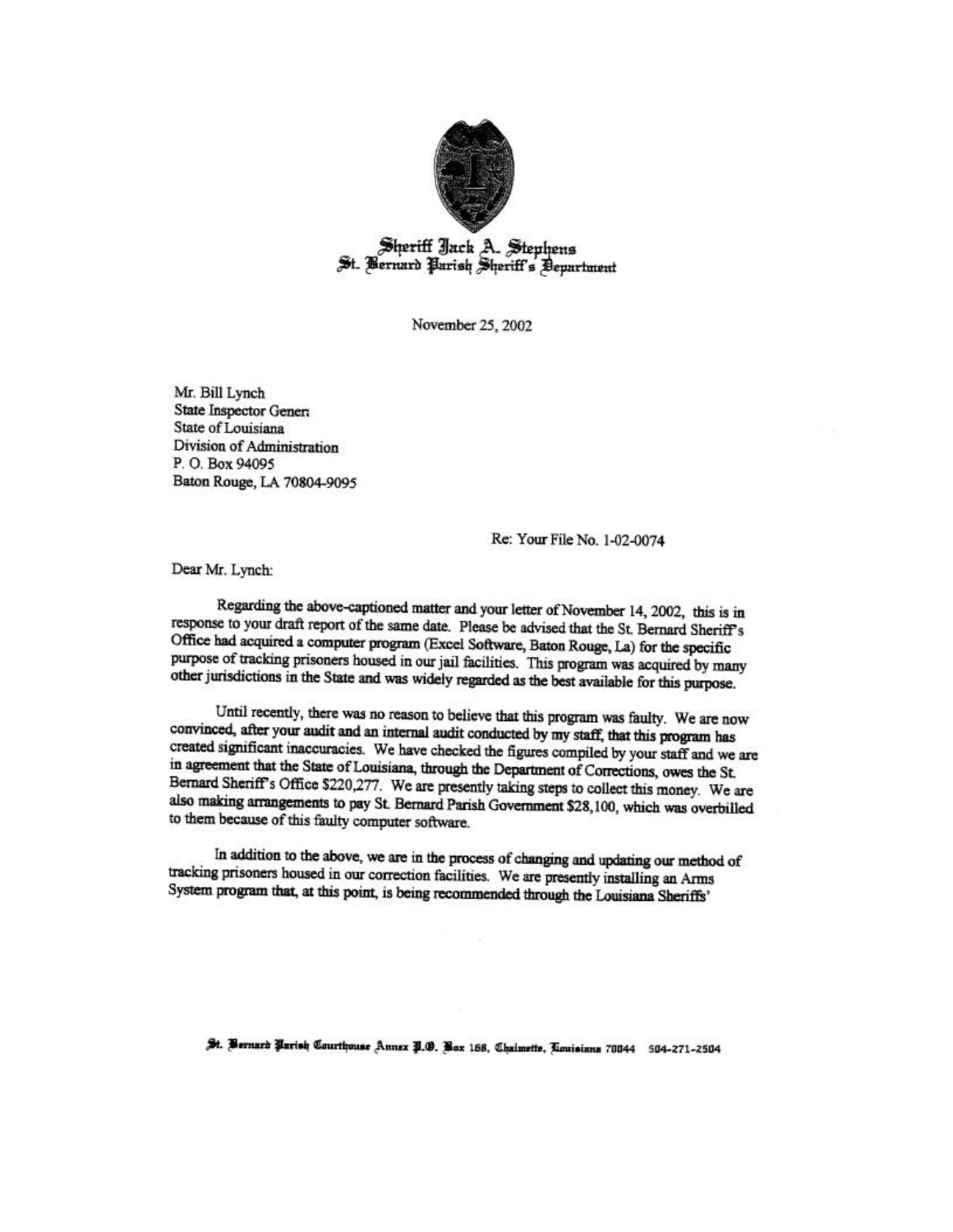Mr. Bill Lynch State Inspector General November 25, 2002 page 2

Association and was devised and is being used by Jefferson Parish and other sheriffs' offices in our area. This system should be on-line within thirty (30) days. Also, we are manually spot checking prisoners' billing records to make certain that all present and future billings are accurate.

Regarding Dr. Verret, it is our understanding that he has authority to administer the prescriptions referred to in your report. I have referred this matter to Dr. Verret's attorney who will give you a more detailed, written reponse. Until this matter is cleared, we have engaged other physicians who are administering to the needs of our prisoners.

Very truly yours, child Sheriff Jack A. Stephens

JAS/jch